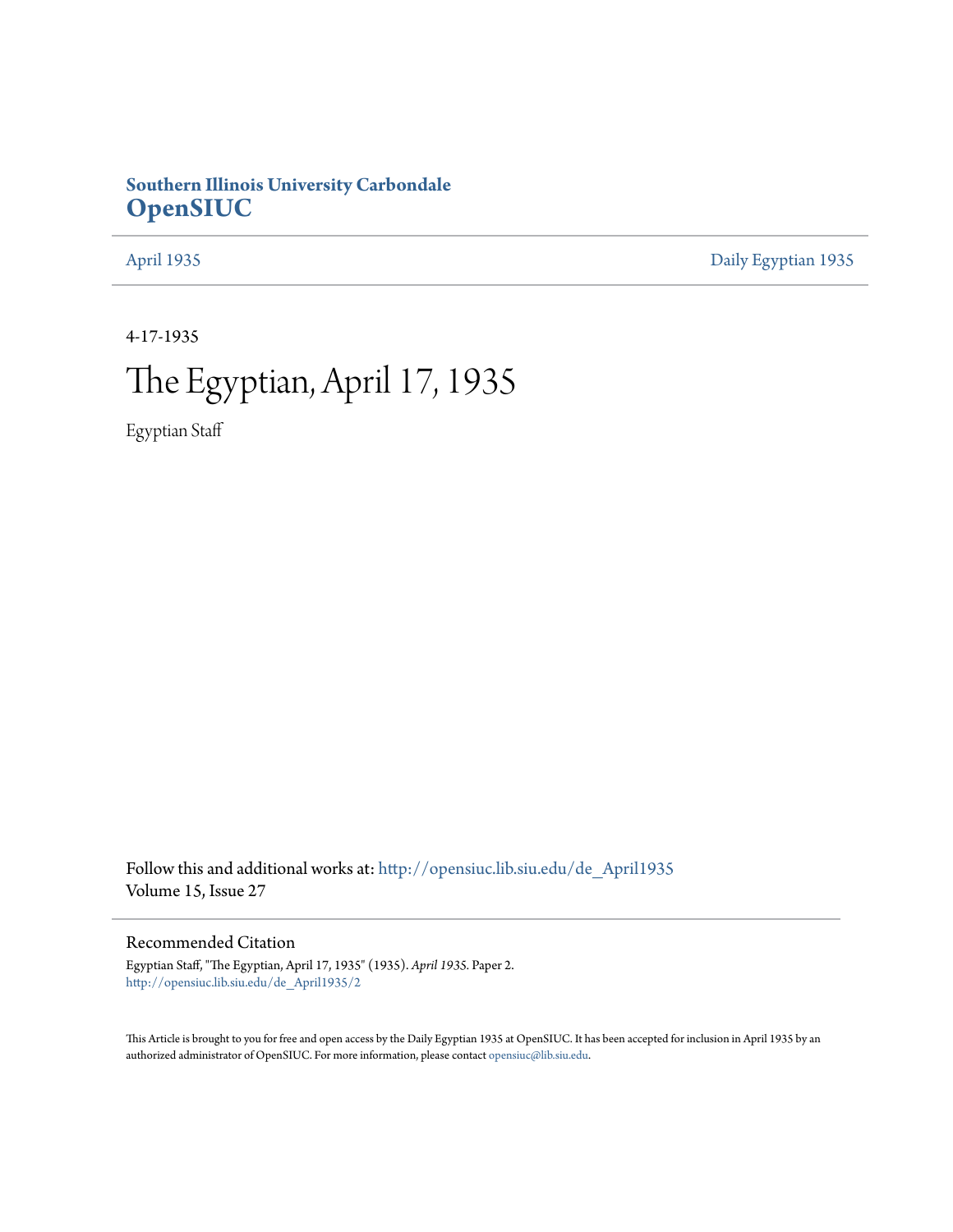

APRIL 17, 1985 CARBONDALE, ILLINCIS, WEDNESDAY.

Funeral Rites for Shryock! **The Auditorium Saturday** 

Traditional College Chapel Procedure Reproduced In<br>
Simple Services; Faculty and Orchestra<br>
Assume Usual Places on Platform

More than fifteen hundred persons passed before the<br>casket containing the body of President H. W. Shryock as<br>a risk play in state in the foyer of Shryock Addition preced-<br> $\vec{P}$  in g in state in the foyer of Shryock Audit

ed arrangement as if for chapsl exercises.<br>
Following the calculation and the care of CROSSING THE<br>
carried down the aisle, came the CROSSING THE<br>
immediate family and the follow-<br>
ing officials: Pr. Carl S. Adams, DeKalb; Dr. and Mrs. R. G. Buzzard, Charleston; Dr. R. W. Fairzard, Charleston; Dr. R. W. Fair-<br>
chid, Normal, all presidents of W. B. Schidt, Normal, all presidents of W.<br>
2. Sunderman, Garleston, Analysis and Mrs.<br>
and Mr. and Mrs. G. WAT. Reynolds, East St. Louis, represident the of the University of Ullions;<br>
Francis G. Blair, former State<br>
Superintendent of Public Instruc-<br>
tion; Dr. Harry J. O'Neill, head<br>
of St. Louis University Economics<br>
Department; O. M. Karraker,<br>
member of Board of Tustese member of Board of Trustees;<br>Fred M. Herbert, c C y n t y judge; Albert Carter, former state president of the American<br>can Legion, were other digresional priority of the American interaction<br>except extended. State Superint

rented. However, he sent two<br>representatives, Mess Engle and implementatives, Mess and Figure and Figure and Figure . As the excels<br>to make the orchestra played the last strains of the presidents favor<br>of George W. Smith, existed<br>his pupil."<br>Mr. Sn

existed between this teacher and his pupil."<br>
Throw his pupil."<br>
Throw his pupil."<br>
Throw is a pupil."<br>
Throw is a simulated by the the set of the set of the set of the set of<br>
interest the set of the set of the set of th 

A where they waited for a last sight of the casket covered with<br>a blanket of rosebuds, a last tribute of a faithful faculty to their<br>president.

(Continued on Page Two)

# **BAR' SHRYOCK'S FAVORITE POEM**

"Crossing the Bar" by Alfred, Lord Tennyson was President Shryock's favorite poem. Just two weeks ago in chapel, in his last brief address to the students, he referred to this as one of the few hymns written by great literary men. On several previous occas-<br>ions he had quoted it to the student body. Remembering this, the Egyptian offers it again to the readers:

CROSSING THE RAR Sunset and evening star,<br>And one clear call for me!<br>And may there be no moaning of

the bar,<br>When I put out to sea,

such a tide as moving seems

asleep,<br>Too full for sound and foam,<br>When that which drew from out<br>the boundless deep

Turns again home. Twilight and evening bell,<br>And after that the dark!<br>And may there be no sadness of farewell.

When I embark:

For though from out our bourne<br>of Time and Place<br>The flood may bear me far,<br>I hope to see my Pilot face to face<br>When I have crossed the bar.

### **Prominent Men Extend Sympathy** Through Telegrams

These telegrams of condolence<br>were received in Carbondale after the death of President Shryock:<br>Springfield, Illinois, April 12, 1935

 $\begin{bmatrix} 1, & D & Di1 \\ \text{Carbonalole}, & \text{llinos} \\ \text{Carbonalole}, & \text{lations} \end{bmatrix}$  this to achieve of the scalar Shrook's death. The scalar shrook's death. The State of the State of the State of the Narral School was a spendid public server of the

Presient Board of Trustees.<br>University of Illinois. (Continued on Page 4)



#### **IN MEMORIAM**

The students and faculty of master, Alfred, Lord Tenny-Southern Illinois Teachers Col- 80n. ...<br>Students of this college will

bega mourn the death of their news forege his reading to lead in the real of their news force is a considerate the processors in the called Filip presence on this campus thrilling and ancience and had been so constant thr lege mourn the death of their

without him.<br>
During the last twenty-two<br>
During the state of president faithfully, bending<br>
president faithfully, bending<br>
president faithfully and the welfare of the<br>
blught to the welfare of the<br>
blught of the exterion

dents to seek pleasure in things Never you mind their beckon-<br>which could not be taken from ing ing<br>exposes against the sky give to others that low for the<br>Theory than the sky give to others that lows for the Nor turn you

Treesom of spirit and just agmin.<br>
Interaction of his office ( $\frac{1}{2}$  Me) Henton, Illinois,<br>
tacractes correction of this strategy of the state of the Southern Illinois Trachers College **Example in the Southern Pressure**  $\frac{1}{100}$  and the declorate and fifty-four (thirty-six in 1933 had not yet ed the declorate and fifty-four completed work on their bachet others have passed the goal of the 10%, only five of the 115 are most of the larg

## **President H.W. Shryock Dies** Suddenly Thursday Morning

enty-Four Year Old Executive Succumbs to Heart<br>Attack In Office of Building Bearing His Name;<br>Death Comes As Students Assemble In Chapel

President Henry, William Shryock, head of the Southern Illinois Teachers College for the past twenty-two<br>years, died suddenly in his office in Shryock Auditorium<br>last Thursday morning. Death came at 9:40, the result of<br>cor

# **LATE PRESIDENT PAID TRIBIITES**

Perhaps the greatest tribute Perhaps the greatest tribute that the state of periodic President Shryock is the feeling of friended<br>hy everyone who worked by the feeling of friended<br>hy and admiration held by everyone who worked with this in same is conn

atmented superinter usual calculation as<br>a teacher of English Language and<br>Literature. He find rare power to<br>their, inform, and inspire. Even the<br>lead girled in his classes came to<br>feel a craving for effective expression, and likewise to see and

something beautiful and wondrous<br>in English Literature. Those of<br>his students who entered English<br>classes in other colleges and universities by contrast came to appreciate the artistry of Mr. Shry-<br>ock's teaching—its clearness, its

ocks' teaching-uis cientres, its<br>definiteness, its charm, and its contribution to personal culture.<br>President Shryock likewise achi-<br>evel superlative distinction in the<br>field of administration. In his unfield of administration. In his un-<br>erring sense of values, his untiring struggle to attain standards and gruggie to attain standards and<br>goals, his unsurpassed resourceful-<br>ness in handling conditions and<br>people, he showed himself possessed of administrative genius of the highest order. The proof is to be<br>found in the transformation of a found in the transformation or a<br>Normal School into a Teachers<br>College of the first rank, This<br>transformation, accomplished in<br>face of difficulties such as few<br>presidents have had to overcome. was a demonstration of superb adwas a nemonstration of supero ad-<br>ministrative skill motivated by he-<br>roic devotion to the educational in-<br>terests of Illinois.

(Continued on Page 4)

#### President's Chair Vacant as Regular Chapel is Resumed

Mute testimony to the great<br>void left by President Shryock's death, the executive chair on the<br>auditorium stage remained unoccupied in the opening chapel exer-<br>cises of the week Monday morn-

cupse of the week Monday meri-<br>cubes of the week Monday meri-<br>more cubes of the state week Monday meri-<br>more currence to the state of the state of the state of empirical<br>state of the state of empirical in the state of the

Ezesident Shrvack is survived by his widow, Mrs. H. W. Shryock, **EPRESIDENT** by his widow, Mrs. H. W. Shryock, **AID TRIBUTES** one some large and two stress of contract and the Correlation of the contract of the contract of the contract and the property of the contract of the contract o

to ms office as usual and spent<br>about an hour in active discharge<br>of his duties. He was suddenly<br>seized with a series of heart pains,<br>and Dr. J. W. Barrow, Mr. Shrv-<br>ock's physician, was immediately<br>but Mr Shrwook enforced called. Relief was administered,<br>but Mr. Shryock suffered recurrent attacks, and quietly succumbed a

attacks, and quietly succumbed a<br>few minutes later.<br>From Dash Caluly Team Dash Caluly Through the minutes of ease allowed him in his late hour. Mr.<br>Shryock maintained an unshaken calm and quiet faith. His late of<br>ficial a anager.

manager.<br>The student body, unmindful of<br>the tragedy of the moment, had<br>gathered in the auditorium for<br>regular chapel exercises. As Mr.<br>Niryock passed away, the group<br>was singing the tynn "When I<br>Survey, the Wondrous Cross" was singing the tymn "wear I<br>Survey the Wondrous Cross".<br>Then the program was interruging<br>ed by the announcement of the<br>president's death and the subsequent dismissal of school for the<br>remainder of the week.<br>Diss in Audito

### Named for Him

name to the president in<br>the beautiful building which bears<br>his name. Shryock Auditorium is<br>one of the many campus additions one of the many campus additions<br>general or Schemer Australian scheme of the many control product in<br>Shryock's regime. Other buildings the many symmation, and Anthony hall. Creat improvements have also been effected on ot tional levels by his capable, sympa-<br>tated the curicular stated in the curicular standards. Mr. Shryock's reputation<br>as an educator is antiometrical tion as an educator is antiometric<br>ation as an educator is natiometrical. the English Department of the

The executive duties will be<br>handled by Dean G. D. Wham until the Teachers College Board an on one reachers college Board appoints an acting President. In all<br>probability, the board will select<br>Mr. Wham to serve until such time<br>as the new president can be named.

great teacher—he was too wise to go about among the classrooms dictating the procedure. but he headers craved crates the capacity is teachers. Those who teach, those experiences of the state of the state of the state of th is factoring at the chapel teachers. Those who teach the specific state is the state of the state in the state is equilible to the state in the state of the state is presented in the end of the state in the state of the s

president fathirdly, bearding then brought his antiene to its brought his content fathirdly. Bearding every floot, there is a bear response to the content of the content of the content of the content of the spectrum of th

ing<br>Those ghosts against the sky<br>Nor turn your ear to fluted<br>songs<br>That ride the young winds by:<br>It's song a bit and rest a bit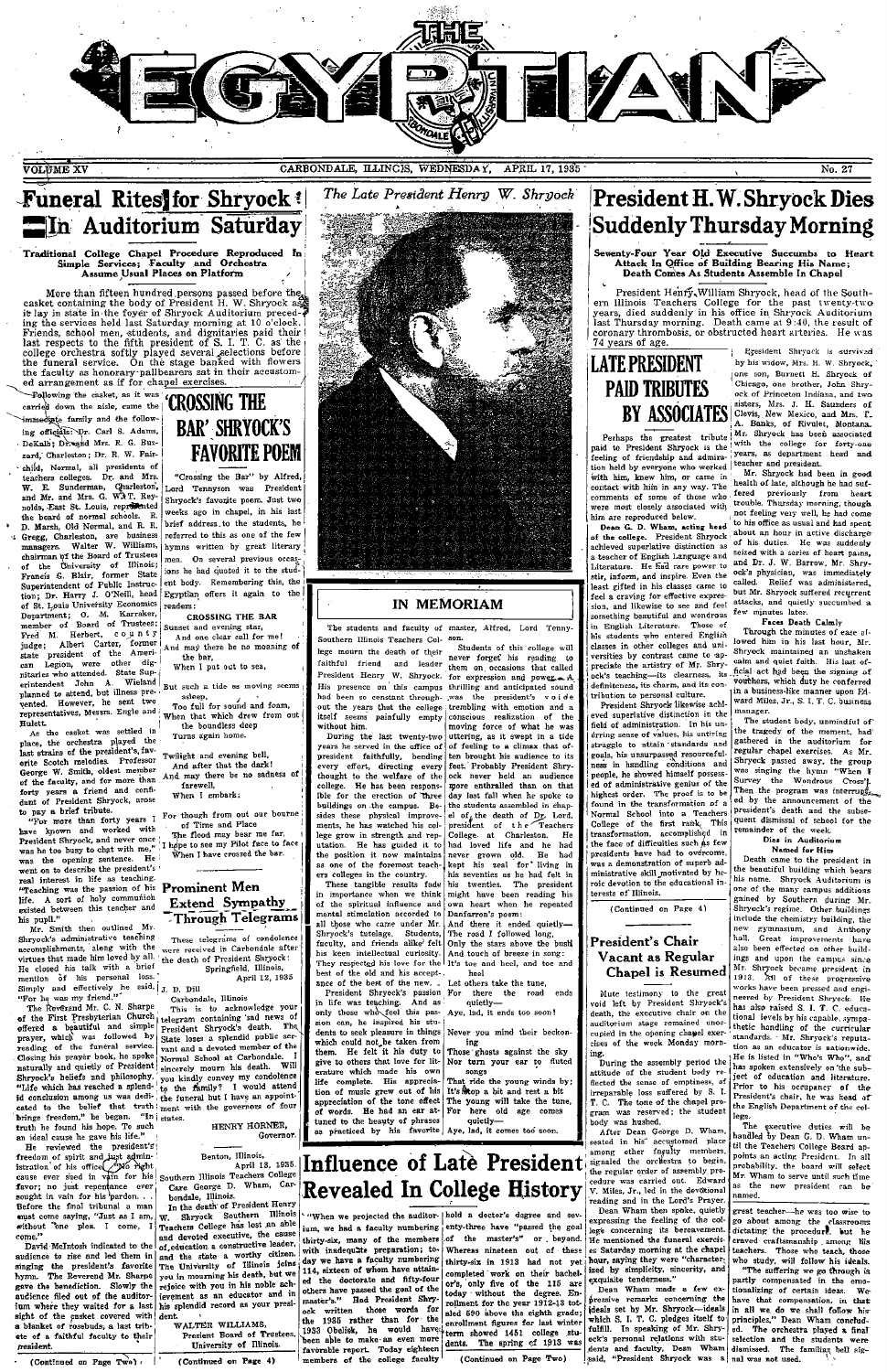**FAGE TWO** 

## *<b>AECAY STAKER*



Entered as second class matter, in the Carbondale Post Office under the Act of March 3, 1879.

Charter Member Illinois College Press Association

#### EDITORIAL STAFF

|             | Associate Editors  ELIZABETH ANN WEST. VERNON CRANE |
|-------------|-----------------------------------------------------|
|             |                                                     |
|             |                                                     |
|             |                                                     |
|             |                                                     |
|             |                                                     |
|             |                                                     |
|             |                                                     |
|             |                                                     |
|             |                                                     |
| Cowy Diadow | MADIODID WAMDLE                                     |

LANGDON, EVELYN MILLER

# 

# Associated Collegiate Treas

#### **BUSINESS STAFF**

#### TRIBUTE TO OUR PRESIDENT

Death, when it came, found President Shryock at his office desk. He would have wanted death to find him there. Every day for nearly twenty-two years he had<br>come out to this campus, just as he came out last Thursday morning, to carry on his duties as head of the college so which He had contributed the greater part of his life's strength.

severally the nonemt of his death, the Auditorium was<br>filled with students assembled for the chapel services<br>which had been dear to him. His college had been func-<br>tioning with all the efficiency which his executive force<br>

These was a significance in the quict, orderly pro-<br>cedure of the students past that office door on their way<br>out of Shryock Auditorium. Something in the tradition-<br>al fine judgement, the self-control of the man within tha

Fig. 11. It is the incessant contribution of his personal vigor<br>with brought about the tremendous propress of S. I. T. C.<br>which brought about the tremendous process of S. I. T. C.<br>school here those ideals of scholarship,

to formal studies in preparation for teaching.<br>
In the controller in Simply Mc. ent, Mr. Shryock dapoed of the<br>
In addition to eschablishing these aims of individual at-1 habit by talking to sparate class contents of the

powerful executive ability.<br>
Pushing the goal of this school's educational attain-<br>
Pushing the goal of this school's educational attain-<br>
ments ever higher throughout the years, President Shryock<br>
paralleld those achieve

THE EGYPTIAN

prowess is still a subject of co

bondale after his removal<br>in 1894 was considerable.

He Transferred to Carbondale

### INFLUENCE OF LATE PRESIDENT **REVEALED IN COLLEGE HISTORY**

(Continued from Page 1) the graduation year for chirty-<br>nine students from all depart-<br>ments of S. L. N. U. combined; ments of S. L. N. U. combined;<br>last spring the college graduated<br>a total of 290 students, 140 from<br>the four-year and 150 from the<br>two-year course. Whereas the

convolute this anticipated increase<br>in envolution and carried out, raising<br>ing the total cost of all buildings<br>on the campus from \$350,000 in<br>the year 1912-13 to \$1,040,000 at present.

The history of this almost ph The momental growth parallels the life<br>history of the man who, vitally<br>connected with the school since<br>the fall of 1894, was the first president to die in service.

#### Early Life at Olney

"Alumni Souvenir" of S. I. N. U.<br>says: "Mr. Shryock is one of the Nam, and is known throughout the<br>cherence of the Nam, and is known throughout the solution point of the<br>state as a lecturer of ability. We allocate the Dur Early Life at User<br>
Every W. Shryock was born on<br>
March 25, 1861 in a farm house<br>
1 few miles east of West Liberty,<br>
illinois. The farm-house stood in<br>
Richland county,<br>
while the barn,<br>
only a few paces distant, was a<br>
J ony a rew paces carsum, was a<br>dispar county edifice. William Shryock was a farmer, stock breeder and merchant who, with<br>his wife, Elizabeth Ann, was regarded as one of the most respect-<br>ed citizens of the district. Young g <sup>1</sup> and one modern play. Mr. Shry-<br>
<sup>1</sup> and one modern play. Mr. Shry-<br>
<sup>1</sup> bock was directing "Midsummer" At the created him<br>
lead to go out on the camplement plane is to count and cappend that, unknown to him,<br>
<sup>1</sup> have schools near his home preparatory schools near his home preparatory in a classical course from Olney high schools. As a senior high schools in<br>density course from Olney high schools of the found encouragement and in<br>spiring atom of the four of the four of same man same, the deserves it."<br>Indication of his growing pop-<br>plarity among educators is evi-<br>denced by his being chosen president of the Southern which was being offered temporardent of the Southern Illinois<br>State Teachers' Association in State Teachers' Association in State State Teachers' Association<br>in 1911.<br>Theory is also dente in State Illinois<br>dent of the Normal, Professor in the Normal, Pr ily in addition to the four years' ity in aduction to the four years<br>secondary work. Later he ma-<br>triculated at the Illinois Wesleyan<br>University in Bloomington, and in ma-

1894 the university conferred up-<br>on him the degree of Bachelor of on nim the eigence of nature of the Philosophy. For eleven years pre-<br>
Fhilosophy. For eleven years pre-<br>
vious to the fall of 1894 be taught shrowing<br>
in the public sohools of Olney, was<br>
serving during the latter part of ney mga sehou under 0. J. Bal-<br>num, superintendent of schools.<br>In this capacity Mr. Shryock<br>taught many subjects, including<br>English, Latin, geology, physics,<br>and history, and was himself a<br>student of chemistry.

Mrs. E. W. Reef, president of the Carbondale Women's Clu<br>who was a student under M<br>Shryock, relates this incident illustrial  $th.$ Club.  $M_{\rm F}$ trative of the respect in which he trantwe of the respect to which here with At one time during his principal-<br>this property of the Olney high school,<br>copying among students was a<br>chronic problem. Finally Mc.<br>thronic problem. Finally Mc.<br>Shtyock undertook t

audience. summere. mrs. Summ could not<br>ally he saw that it was a shame<br>to prevent the use of such a won<br>der. He gave his permission only<br>after he was assured that a nota-<br>after he was assured that a nota-

ment in that vicinity and that the<br>number of students from outlying after he was assured that a notation of the program<br>toward inform the audience that<br>would inform the audience that<br>the artificial fire was provided<br>through the courtesy of such and<br>such a company. districts that he attracted to Carthere

a total 2790 students, 140 Trom. He Transferred to Carbondale<br>
the four-year mul 150 from the He Transferred to Carbondale<br>
the four-year mul 150 from the He Transferred to Carbondale<br>
total number of graduates from  $\vert$  From 'nim during this period aircrease<br>remarked litter-<br>ture as provocative of beauty and<br>that his zeal of rit was always the<br>zeal of the artist. A reference<br>to Henry-W. Shryock in the 1899<br>"Alumni Souvenir" of S. I. N. U The urstand was von heavy to the sewing room.<br>Miss Woody rose to the occasion, brought the machine to the cur-<br>tain, and hemmed it by moving the machine along the stage.  $M<sub>2</sub>$ Shryock laughed about<br>the dress on the person." sewing"

Among his antipathies were<br>numbered snakes, picture shows,<br>and long-winded speakers. At<br>one time he told several persons ione time he told several persons the<br>that he hoped sometime to be able<br>to invent a collapsible platform<br>which would automatically remove<br>an objectionable speaker who<br>didn't have sense enough to remove himsef at the right

He was adept at speech-making<br>imself. Colonel T. B. F. Smith himself. commented upon his ability commented upon his abutty to outline speeches on an instant. He would gladly help students on programs to cull out the best in a speech and to eliminate unnecessary details.

One thing marked his character the unique mass exceedingly charitable<br>and patient with students who<br>were actually trying—but the de-<br>ceivers could well beware ! Sickness here?" He explained. Then the<br>same man said, "Raise that man's was always an excusable absence was always an excussore assence as<br>from school. President Shryock<br>was always willing to give his student<br>donts a second chance. Elizabeth<br>town students could ex-<br>by river. The-President would ex-<br>by river. The-President wo cuse those students on before Thanksgiving so they could

### get nome in time. His Influence in Building

the College

(since a formula revocation in the College and the homoton is a since the set of the moment the public was to make one other in 1914. The president shrowsk took (the moment the public was species of the moment of pixels)

are the subspace number of the state of the state and the results of the new Chemisty building, and Solar City College, extended their the pyrmasium. Anthony Hall sympathy by wire and flowers.<br>The promotion of the gymnasiu

of Olney high school was much school. The group is the left of the group in the school of American control of the school was much left that the school of the group is a speeche.<br>In dermand as speeches that the school was

Mrs. Smith could not FUNERAL RITES FOR<br>er disappointment. Fin-<br>aw that it was a shame ITORIUM SATURDAY

(Continued From Page One) An honorary group composed ۵£ President Shryock's oldest friends came forth from the audn<br>They torium with bowed heads. were E. K. Porter, E. E. Mitchell, F. M. Hewitt, Roland Bridges, Dr. M. Etherton, and J. D. Dill. As the waiting crowd heard the orchestra faintly playing, "Oh ye'll take the high road, and I'll take the low road," the pall bearers appeared at the central door. They descended the steps bearing<br>the casket while the music swung<br>into the sonorous chords of "Auld<br>Lang Syne." The casket was placed in the hearse and the door closed

crosed.<br>The president's son, Burnett,<br>his niece, and his brother and<br>sister-in-law came down the steps,<br>stepped into the waiting car, and<br>followed the hearse to 'Oakland<br>cometery, where interment took<br>historical comparemen place.

Place.<br>The pallbearers were Russell<br>Emery, James Gray, Arlie Wolfn-barger, Louis Bertoni, William<br>Morawski, Laverne Tripp, Morris<br>Heiderscheid, and Mike Lenich. They were selected to represent<br>the two upper classes, the three<br>major athletic teams, the two fra-<br>ternities, and the publications.

cernices, and the puncations.<br>
Employees from the business<br>
and president's office were ushers.<br>
They were Georgia Corlis, Vir-<br>
ginia Draper, Winired Nooner,<br>
Frances Locke, Anna Kathryn<br>
Parks, Cornelia Beach, and Alice<br> Patterson.

Flower girls were Elnora Baumgartner, Barbara Jane Scott, Margaret Ann Cummings, Katherine garet Ann Cummings, Katherne<br>Seibert, Berdena Faner, Mary<br>Lawrence, Deborah Bowman, Mil-<br>dred Fore, Mary Ellen Woods,<br>Elisie Faner, Jane Federer, Dor-<br>othy Harris, Ruth Spires, and<br>Berdena Christner. Karl Bauman<br>Serdiend i assisted in the arrangement of the flowers.

#### Many Floral Tributes and **Expressions of Regret**

Flowers, tributes, and expressions of sympathy poured into<br>President Shryock's home from the moment the public was apprised of his death. Former students,

has clunded row "C" cases to prepresented.<br>
"A" recognition from the Univers-<br>
"E.G. Blair, former State Sup-<br>
"A" recognition from the Univers-<br>
"E.G. Blair, former State Sup-<br>
"E.G. Blair, former State Sup-<br>
times, mexi

mr. what start are over or carrying this bag. Finally in California the situation became so<br>carrying that, with Mrs. Reef's con-<br>sent, Mr. Shryock disposed of the contents of the bag.

Illinoi

constructed to sphering summer im his office and light the spark. (1914) during his presidency. Leachess colleges in the tested, all the product distribution of the brown of charge in a carriege in the broad derivative di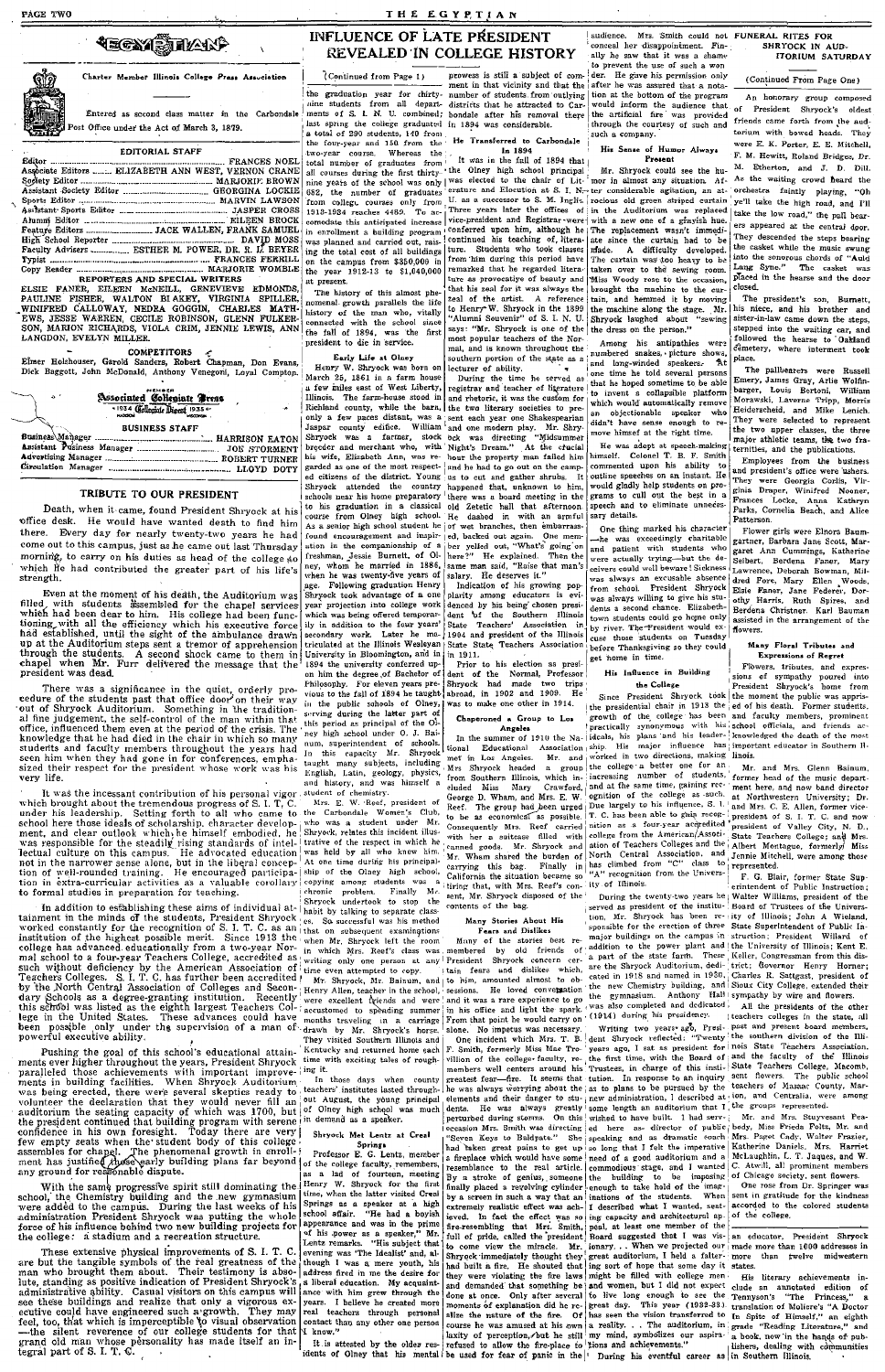**Ramblers Tangle** With Monkey Team In League Feature

COLLEGE BASEBALL LEAGUE SCHEDULE Express of the Principle Control of Principles.<br>
Thursday, April 18—Old<br>
Field, Meddlers vs. Y. M. C. A.<br>
New Field, Meddlers vs. Y. M. C. A.<br>
New Field, Monkeys vs. Ram-

The carding in this week's College Theorem (The carding in this week's College Theorem and which have been assumed by the community of the control of the control of the control of the control of the control of the control inst or the rourteen teams swing-<br>ing into action. Next week it is<br>hoped to play a complete eight-<br>game schedule.

Tomorrow the feature game Tomorrow the reature game<br>brings together two strong nines<br>in the Monkeys and the Ramblers.<br>They clash on the new diamond at<br>4:15. Last week the Monkeys  $4:15$ won their first encounter of the won their next encounter of the season, defeating the Y. M. C. A.<br>team, 9-0. The Ramblers dropped<br>an extra-inning contest to the<br>Faculty, 8-5. Tooth teams present a well balanced lineup with cap-.<br>shle pitching, and are reckgned as title threats.

Pitching choices tomorrow will Friening Emold Arbeiter for the<br>likely be Harold Arbeiter for the<br>Monkeys and Ross Fligor for the<br>Ramblers. Russell Shaver will Ramblers. Russell Shaver will<br>catch for the Monkeys, while the<br>receiving duties for the Ramblers<br>will probably be handled by Walt<br>r---t-Knecht.

Leading the Rambler attack is<br>Jesse Warren, who connected for<br>two hits out of four trips against the Faculty.<br>The Monkeys' of-<br>fense fortunes And the Monkeys' ofthe raculty. Ine numbers of<br>fense features the hitting of Dunn Young, infielders, each of<br>m banged the ball in their opening game.

#### LEADING HITTERS IN THE COLLEGE RASEBALL LEAGUE

| (Monday Morning)               |  |            |
|--------------------------------|--|------------|
| Hayer Team gabrh pet           |  |            |
| Cramer, Faculty  1 3 3-8 1.000 |  |            |
| Pruett, Raiders  1 1 0 1 1.000 |  |            |
| Bertoni, K. D. A. 2 6 1 5      |  | .833       |
| Pavison, Faculty  1 4 1 3      |  | .750       |
| Harrelson, Kegs  1 3 1 2       |  | .667       |
| Holliday, C. Delts 1 3 3 2     |  | .667       |
| Hinkley, Meddlers 1 3 1 2      |  | .667       |
| Franklin, Raiders . 2 4 1 2    |  | .506       |
| Guiney, Chi Delts 2 4 1 2      |  | .500       |
| Garrison, Kegs  1 4 2 2        |  | .500       |
| Young, Monkeys  1 4 1 2        |  | .500       |
| Dunn, Monkeys  1 4 2 2         |  | .500       |
| Warren, Ramblers 1 4 1 2       |  | .500       |
| Ebbs, Y. M. C. A.  1 2 0 1     |  | .500       |
| L. Deason, Ramb.  1 2 0 1      |  | .500       |
| Fligor, Ramblers .1 2 0 1      |  | .500       |
| J. Smith, Ramblers 1 2 0 1     |  | .500       |
| Dudley, Meddlers 1 2 0 1       |  | .500       |
| R. Brimm, Dories 1 2 1 1       |  | .50(       |
| .                              |  | <b>CAC</b> |

ally the club was merely an informal discussion group. There were no officer except is chairman<br>whose duty was to preside at meta-<br>rings. Discussions centered around<br>Latin-American affairs. This year-<br>the membership has been so in-<br>reased, and social, ion became necessary. The club decided that as there are definite the<br>responsibilities there are definite exponsibilities there also<br>identified by dependent of the state of the Accordingly, Victor Randolph was<br>elected pre

TEN BOXING, WRESTLING<br>WINNERS RECEIVE MEDALS

Championship medals are being awarded to ten winners in the<br>Seventh Annual S. I. T. C. Box-Seventh Annual S. I. T. C. Box-<br>Ing and Westling Tournament.<br>Medals are being given to all windows and to be<br>a selenge given to all windows and to be a selenge given to all windows<br>and the Calumbus and to All and All and

Russell Shaver, Thebes; Bob<br>Cache; James Owen, Gala-**Moore** Moore, Cache; James Qwent, Gala-<br>Haj, Arlie Wolfinbarger, Marion;<br>Géorge Holliday, Elkville; Lavere<br>Best, Mt. Erie; Norman Massie,<br>Mt. Erie; A. C. Dawson, Taylor-<br>ville; Horrell Hayes, West Frank-<br>fort; and Lowell Reid, Ga

#### **Fraternity Teams** Lead in Baseball **League Standings**

**League Standings** Entropy Theorem Charles International Line of the formula despite remained in victories we can consider the term of the series of the term of the series of the detect of the line where bowed over. The F

The Kappa Delts had a hard The Kappa Diets had a nard<br>ky Dories, 3-1. Edwards allowed<br>hy Dories, 3-1. Edwards allowed<br>culture batters, but loose infeld<br>in the setters, but loose infeld<br>in the same. Bertoni banged out a trip- $\mathbf{f}_{\alpha\gamma}$  i game. Bertoni banged out a trip-<br>instant is easily be account for all into the vinners' this. He also drove<br>of the vinners' this may do the state of the state of third himself. Calfee's walk,<br> $\mathbf{f}_{\alpha\gamma}$ Hunty Dory Tun in the location-<br>
[ing. The winners second in the<br>
first and fourth, with Bertoni's<br>
triple bringing in the runs in the<br>
fourth. Crane scored the first run<br>
in the first on Bertoni's single.<br>
Chi Dalte wased

The Chi Delts nosed out the I

As Datit Chi Bell Understand and the score that is a method of the set of the chi and the set of the set of the set of the set of the set of the set of the set of the set of the set of the set of the set of the set of the 00<br>500<br>500<br>500 500

the week saw the Faculty nose out

For Brimm, Doriss 12 11 5.00 (The only extra minic grams of increase the content of the Realist Schien and the Realist Schien and the same increase the content of the same increase the content of the same increase the con

The Monkey unleasted the same as the same and more property of the same and mineral and the same and mineral single out in the Monkey single out of the SV state of the SV state of the same of the same of the same of the s sigled in winning his own game by<br>sigled in the connecting for the circuit in the chird image with Morgan on base.<br>Arbeiter also struck out eleven means while Trevillion, pitching for<br>the W. M. C. A., struck out inite.<br>Th

## DO YOU REMEMBER?

Do you remember, one day hast fall, when the auditorium<br>rafters were shaken by the pep ruly yell of "Yea, Uncle Ren-<br>ry!"? And do you recall how the subject smiled happily and<br>wished the football team lots of subjects?

where the conventions of supplements of the Marcon Theorem Theorem and the member, on the BM and the Homecoming game against Charleston? What thrilling moments those were. And do you commember one proud fan, who leaping fr President Shryock.

The sports department of the Egyptian wishes to pay tribuse to that man, to that enthusiast, and to his memory.

**STANDINGS** OF THE TEAMS  $\frac{12}{100}$  . Lost Pet. —<br>ה ് ച  $1.000$  $\frac{1}{2}$  $1.000$ <br> $1.000$ <br> $1.000$ <br> $1.000$ Chi Delta Chi Faculty ...................<br>Monkeys .................. Hunky Dories .667 namaj postoj.<br>Porolo Reiders  $.500$ V. M. C. A. ........ 1<br>
Y. M. C. A. ......... 0<br>
Hamblers ............... 0<br>
Meddlers ................ 0<br>
1 Tappa Keg ........ 0<br>
Etherton Tigers .... 0<br>
University H. S. .... 0  $.000$ 000.<br>000.<br>000.  $.000.$  $.000$ Fly Swatters .......  $000$ ິດຍາ

## Gym Team in Two **Exhibitions Today**

ing will be demonstrated.<br>The performance will be of<br>special interest to Harrisburg spectral interests of Harrisbury High Kerley ded a first to the Ma- court spatial density of the spectral of the set of the Ma- compose it two graduates of Harrisbury High Kerley ded a first to the Ma- court squal of Scho physical education devotees since

# As President of

Of the eight offices filled by Chi<br>Delta Chi fraternity at its annual<br>election Monday night, three went to students from Christopher and to students from Carbon-

to att<br>three<br>dale.

Criterial Jouciety<br>
Reta Winchester, an S. I. T. C.<br>
Retail, and Richard Ar-<br>
redatate of 1931, and Richard Ar-<br>
redatate of 1931, and Richard Ar-<br>
redatate by will read to the annual metric<br>
redatate the American South Po

read a treatise on "The Eitetroly-<br>contract for Cherminator" of Zinc from a Citrate Solution". He worked on<br>the paper with the St. Louis University director of chemical re-<br>search. The subject is closely akin<br>to that of t

**ILLINOIS WESLEYAN TEAM** TO MEET LOCAL PICK-UPS

 $\begin{tabular}{l|c|c|c|c|c} \hline \multicolumn{3}{c}{A}\quad\text{touring} & \multicolumn{3}{c}{\text{Minois}} & \multicolumn{3}{c}{\text{Wesleyan}}\\ \hline \text{baseball} & \text{team} & \text{will meet} & \text{a local} \\ \hline \text{pick-up} & \text{team} & \text{Woods Field} & \text{Moni} \\ \text{day, April} & 22. & \text{The game} & \text{will} \\ \text{start at 4:15, weather permitting.} & \end{tabular}$ 

The Titan nine, a regular sports<br>representative of the college, will representative of the college, will<br>be returning from a southern trip, the returning from a southern trip,<br>and desires the game to break a<br>garding a game were received at the college adhtetic office, but since<br>there is no  $\frac{1}{2}$ 

eague and town team stars. The Wesleyan aggregation has played several games this spring,<br>recently dropping a double header<br>to the University of Illinois.

### **Southern Tennis Squad Plays Cape** Girardeau Today

Lingle has had charge of S. 1. 1.<br>  $\frac{1}{2}$ C. thincleds. The first sector and  $\frac{1}{2}$ C. thincleds. The first intercollegiate tempts as<br>  $86\frac{1}{2}$ -44 $\frac{1}{2}$  points. The first intercollegiate tempts<br>
men were able to

a return match to be scheduled at<br>S. I. T. C. in the near future. Six<br>S. I. T. C. men, Favreau, Spear,<br>Syfert, Lucias, Fulkerson, and<br>Heinzeman will make the trip to<br>compete in six singles and three<br>doubles engagements, wi men playing in both brackets.

The Cape Girardeau aggregation, having lost the services of Don Pritchard, first ranking mem ber of the team, is denending upo freshmen players to compose<br>court squad.

The Cap match will be very in-<br>The Cap match will be very in-<br>strumental in aiding Coach Tenney<br>to choose his doubles teams, as<br>well as to confirm the ranking of the entire team.

#### Kappa Delta Alpha Élects Bob Moore 1935-36 President

HOWELLS, WEST TO APPEAR ON THE AGE AND THE AMELIATION APPEAR ON APPEAR ON THE PROGRAM TONIGHT in weekly meeting Monday night;<br>
The program to be given at the inform Cache, as president for the<br>
2 rectil Society toright con As a result of the debate try- Mathews, Marissa; Student Council as Assumed The debate try- Mathews, Judent Council and Mathematics and Harold Budde, Bunker

Dr. Bruce W. Merwin, delegate<br>of the Southern Illinois State<br>Teachers College to the annual<br>meeting of the Illinois Central As-<br>sociation held in Chicago last week returned Thursday with the report<br>that this college has full and un-<br>qualified rating without question on any point.<br>Last year the association

Last year the association sug-<br>
lectool, spoke jast night before the gested an improvement in faculty<br>  $V: W. C. A.$  on "Art and Relig-scholarist" ratings, and Dr. Mervin [now]. She emphasized the imposition was able to repo

### First Home Dual Meet Brings W. U. Against Maroons

PAGE THREE

This afternoon will mark the This afternoon will mark the in-<br>auguration of the new S. I. T. C.<br>shibletic field as the Washington<br>University track and field squad<br>meets the Southern trinclade in<br>the Marcon's first dual meet at<br>home this sesson.

Last year the Maroon cindermen Last year the maroon cinderment<br>won from the Bears by the over-<br>whelming score of 82-49, but this<br>year the Washington team has a  $\frac{1}{2}v$ . Whelming score of 82-49, but this<br>led year the Washington team has a<br> $\frac{1}{1}v$ , squad that is far superior to any<br>he *previous* Washington track outfit. Free to the St. Louis Relays Wash-<br>ington won the Ozark division, nos-<br>ing out Cape Girardeau, which de-<br>feated Southern last week, by a single noint.

single point.<br>The Bestrs are paced this year<br>by Ed Waite, who won the high<br>point homors at the Relays by cap-<br>turing the 50 yard dash, and 50<br>low hurdles. In the high hardles,<br>crisp, Southern timbertopner, will<br>have a busy ers. Earhardt holds the Missouri ers. Exharact holds the Missouri-<br>high school record in the low hurdl-<br>ge at 24.6. Besides Waite in the<br>sprints the Bears have Bob Mc-<br>Clure, who, during his high school<br>days, ran Jimmy Owen, holder of<br>national high school close finishes each time they ີ້ close finishes each time they met.<br>Kelly who last year won the pole vault at 11 feet 6 inches is still<br>available and will comprete today.<br>Gilmore, a 440 man, who pushed<br>Climore, a 440 man, who pushed<br>Laverne Tripp to a ne event.

#### ...<br>Go to Lebanon Saturday

Saturday the Maroons are entered in a quadrangular meet to be<br>held at Lebanon against Illinois netu at Lebanon against Human<br>College, Shurtieff, and McKendree

Conege, Shurtten, and McKentere.<br>
Going on advance dope this<br>
meet should end up in a struggle<br>
between Southern and Hilrois Col-<br>
between Southern and Hilrois Col-<br>
lege. The Jacksonville thincleads<br>
have Pervenceh, Littl animy with, basketball star, who<br>broad jumps around 22 feet to de-<br>pend upon, plus other candidates<br>that will be hard to keep out of the running.

the running.<br>
McKendree, losing most of last<br>
year's stars is not considered a<br>
very strong contender, as is Shurt-<br>
leff, which has not had a track<br>
team in two seasons. McKendree's<br>
main threat and star is Carruthers,<br>
i a miler. Carruthers ran sec the St. Louis Relay meet mile

## **Societies Choose** Annual Plays;<br>Tryouts Next Week

A Murder Has Been Arranged? A Murder Has Been Arranged"<br>
by Emlip Barry are the vehicles<br>
by Philip Barry are the vehicles<br>
chosen by the Socratic and Zetetic<br>
nuiterary societies for presentation<br>
nuiterary societies for presentation iterary societies for presentation that spring. The marker appresery<br>was chosen by members of the Social vertex cratic conmittee from a list of<br>twist positively possibilities. The Zettein committee discarded nine other<br>pl youth which has proved very

yout when has proved very successful on both stage and screen.<br>Tryouts for "A Murder Has<br>Been Arranged" will be held Mon-<br>Been Arranged" will be held Mon-<br>day afternoon from 3 o'clock to any atternoon trom 3 o'clock to<br>5 in Socratic hall; tryouts for<br>"Holiday" will be held Tuesday<br>afternoon from 3 o'clock to 5 in<br>Zetetic hall. All those members<br>who do not have seventh hour<br>c'docko'clock.

o clock,<br>
Miss Julia Jonah, Robert Dunn<br>
Faner, Mrs. T. B. F. Smith, and<br>
Mirs. Edina Cowling Marberry will<br>
act as judges for the Zetetic try-<br>
outs. Judges for the Socratic try-<br>
outs. Judges for the Socratic tryouts. Judges for the Socrathe Cry-<br>outs will include Mrs. Edina Cowling Marberry, Miss Frances Bar-<br>bour, Miss Madeleine Smith, Dr. Thelrna Kellogg, Miss Esther M.<br>Power, Miss Julia Jonah, and Ted<br>R. Ragsdale.

## WINTERSTEEN ADDRESSES ERSTEEN<br>Y. W. C. A. ON "ART<br>AND RELIGION"

Miss Marjorie Wintersteen, supervisory teacher at the Brush<br>school, spoke jast night before the

The freshmen will debate the<br>seniors, and the sophomores will<br>debate the juniors.

decoare in unions.<br>Short speches were delivered<br>by the contestants on the subject,<br>"Resolved, that the federal govern-<br>ment should finance a college edu-<br>cation for all qualified persons who<br>interare worthy, needy, and willing to<br>work." A committee of faculty are worthy, neary, number of faculty<br>work." A committee of faculty<br>members judged the tryouts and<br>completed the drawings for the<br>forensic tornament. This scheel-<br>ule is posted outside the English office.

once.<br>Owing to the amalgamation of<br>the Forum and Illinae this year,<br>the reorganized Debate club has Count of the companies are countered to the County of the County of the companies are the form of the county of the state of the county of the state of the state of the counter of the counter of the counter of the counter

Cape Indians Trim S.I.T.C.,  $86\frac{1}{2}44\frac{1}{2}$ ; In Dual Encounter

The Cape Girardeau track team, The Cape Girardean track team,<br>which last spring gave Southern its<br>first dual meet defeat in six years<br>added another scalp of its beit this<br>year when the Marcons were wal-<br>loped last Tuesday afternoom by<br>the largest margin

one first place tie.<br>The meet started off with the **Cymr Pearl In Today** Indians winning first and second<br>Gymr team exhibitions Today Internal second<br>Gymr team exhibitions will be events had been finished the Cape<br> $g$ iven at Earribusy and Eldorado (seam was riding easy on

The Harry Bauder, the only Marcon<br>athlete able to score many points,<br>won both the shot and discus, while<br>Kerly added a first to the Ma-<br>Kerly added a first to the Ma-<br>roons' wins in the javelin with a

# BRASHEAR TO REVIEW<br>PLAY AT SOCRATIC<br>MEETING TONIGHT

Tonight's program of the Source ratio Sovering and the numbers: a talk by Verpon Hicks, a proced solo by John Straub, and play review by Earnest Brasiles. Chi Delta Chi

HOWELLS, WEST TO<br>APPEAR ON ZETETIC<br>PROGRAM TONIGHT